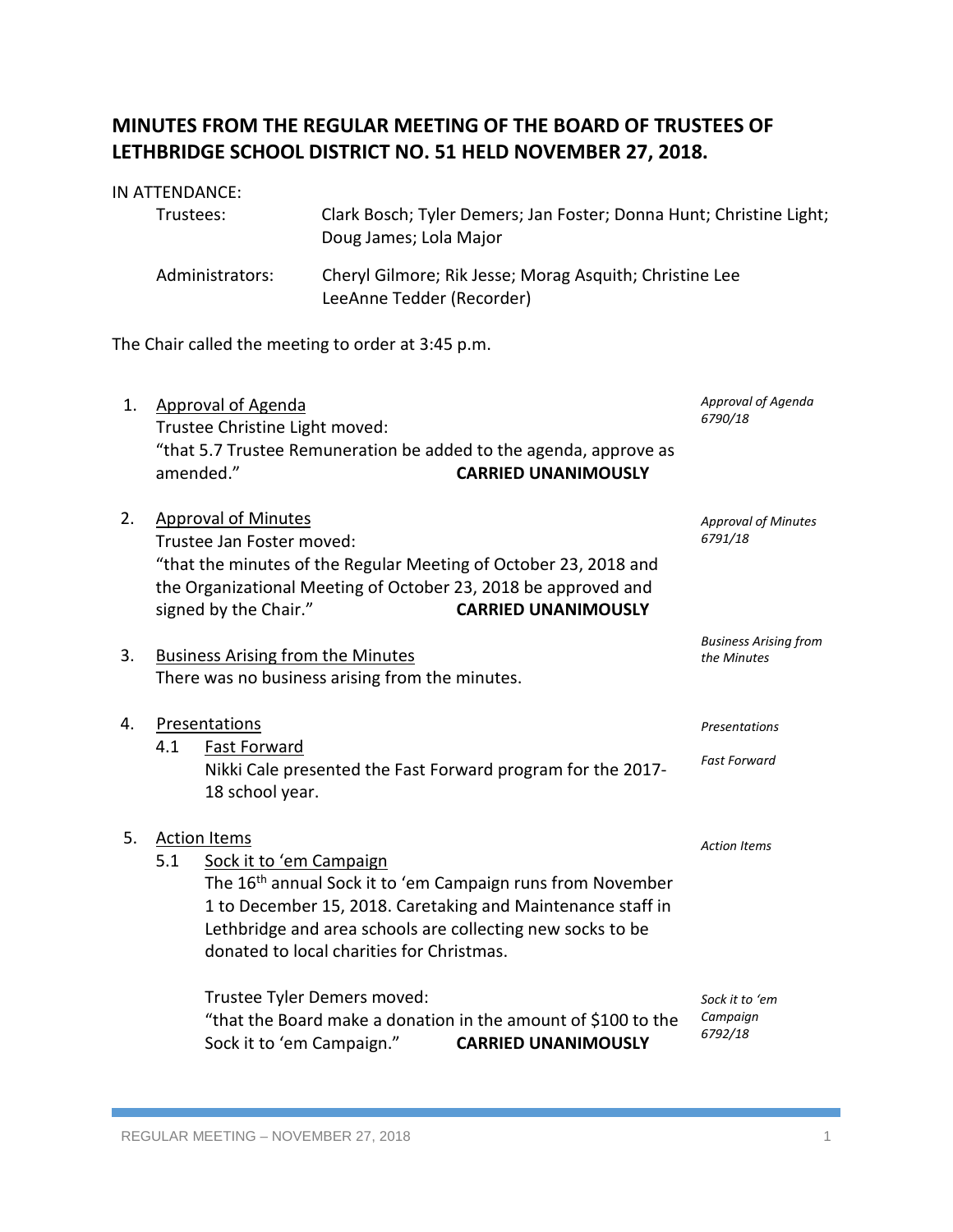| 5.2 | <b>Terms of Reference</b><br>Terms of Reference were updated for District Wellness<br>Committee and F.N.M.I. Education Committee for the 2018-19<br>school year.                                                                                                                                                                                                                                                                                                                           |                                                                                    |
|-----|--------------------------------------------------------------------------------------------------------------------------------------------------------------------------------------------------------------------------------------------------------------------------------------------------------------------------------------------------------------------------------------------------------------------------------------------------------------------------------------------|------------------------------------------------------------------------------------|
|     | Trustee Donna Hunt moved:<br>"that the Board approve the updated Terms of Reference for<br>the District Wellness Committee and the F.N.M.I. Education<br>Committee."<br><b>CARRIED UNANIMOUSLY</b>                                                                                                                                                                                                                                                                                         | Terms of Reference<br><b>District Wellness</b><br><b>FNMI Education</b><br>6793/18 |
| 5.3 | <b>Policy Review</b><br>Teresa Loewen provided an overview of each policy and<br>responded to questions for the following:<br>Policy 201.2 Mandate<br>Policy 202.1.1 Confidentiality<br>Policy 202.1.2 Conflict of Interest<br>Policy 202.2 Chair of the Board<br>Policy 202.3 Individual Trustees<br>Policy 205.1 Trustee Compensation<br>Policy 206.1 Trustee Training and Development<br>Policy 303.3 Administrators Growth Supervision and Evaluation<br>Policy 303.4 School Principal | <b>Policy Review</b>                                                               |
|     | Trustee Lola Major moved:<br>"to approve Policy 201.2 Mandate, as amended."<br><b>CARRIED UNANIMOUSLY</b>                                                                                                                                                                                                                                                                                                                                                                                  | Policy 201.2 Mandate<br>6794/18                                                    |
|     | Trustee Lola Major moved:<br>"to approve Policy 202.1.1 Confidentiality, as amended."<br><b>CARRIED UNANIMOUSLY</b>                                                                                                                                                                                                                                                                                                                                                                        | Policy 202.1.1<br>Confidentiality<br>6795/18                                       |
|     | Trustee Lola Major moved:<br>"to approve Policy 202.1.2 Conflict of Interest, as amended."<br><b>CARRIED UNANIMOUSLY</b>                                                                                                                                                                                                                                                                                                                                                                   | Policy 202.1.2 Conflict<br>of Interest<br>6796/18                                  |
|     | Trustee Lola Major moved:<br>"to approve Policy 202.2 Chair of the Board, as amended."<br><b>CARRIED UNANIMOUSLY</b>                                                                                                                                                                                                                                                                                                                                                                       | Policy 202.2 Chair of<br>the Board<br>6797/18                                      |
|     | Trustee Lola Major moved:<br>"to approve Policy 202.3 Individual Trustees, as reviewed."<br><b>CARRIED UNANIMOUSLY</b>                                                                                                                                                                                                                                                                                                                                                                     | Policy 202.3 Individual<br><b>Trustees</b><br>6798/18                              |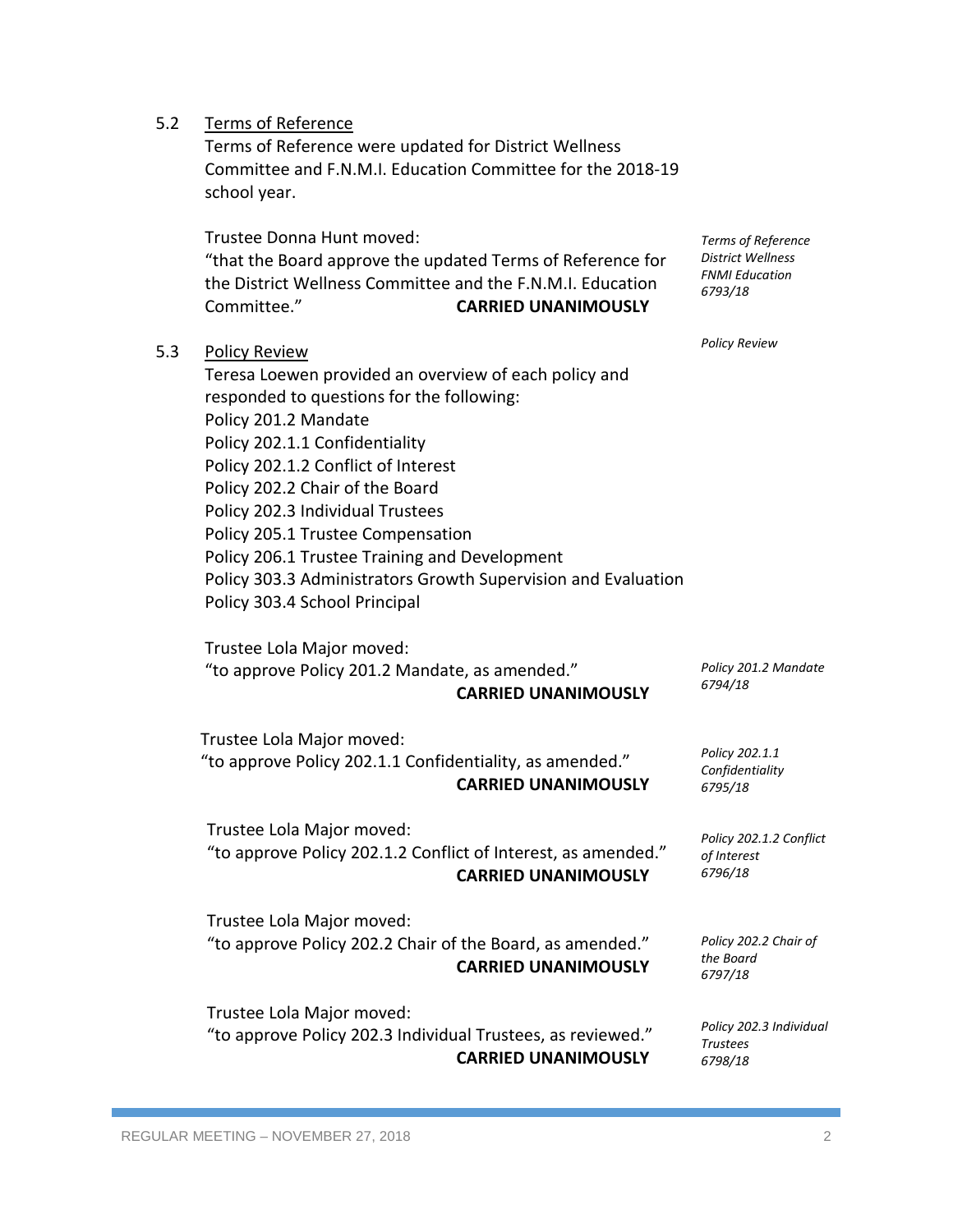Trustee Lola Major moved: "to approve Policy 205.1 Trustee Compensation, as reviewed." **CARRIED UNANIMOUSLY**

Trustee Lola Major moved: "to approve Policy 206.1 Trustee Training and Development, as amended." **CARRIED UNANIMOUSLY**

Trustee Lola Major moved: "to approve Policy 303.3 Administrator Growth Supervision and Evaluation, as amended." **CARRIED UNANIMOUSLY**

Trustee Lola Major moved: "to approve Policy 303.4 School Principal, as amended." **CARRIED UNANIMOUSLY**

# 5.4 District Three Year Education Plan and Annual Education Results Report

Alberta Education requires that each school jurisdiction develop a Three Year Education Plan (3YEP) which incorporates the vision, priorities, and strategies developed by the Board in consultation with stakeholders in the District. Alberta Education requires that the formally approved 3YEP combined with the Annual Education Results Report (AERR) be approved by the Board and posted on the jurisdiction website by November 30. It was recommended that Fast Forward be included in the report prior to posting to website.

Trustee Donna Hunt moved: "to approve the combined Three Year Education Plan and 2017-18 Annual Education Results Report, as presented." **CARRIED UNANIMOUSLY** *District 3YEP and AERR approval 6803/18*

# 5.5 2017-18 Audited Financial Statement

School jurisdictions are required to submit an audited financial report to Alberta Education. Will Zobell and Avice DeKelver, BDO Canada LLP, reported a clean audited financial statement. Mark DeBoer, Director of Finance, provided an overview of the Audited Financial Statements for the year ended August 31, 2018.

#### **Public Forum – none**

*Public Forum*

REGULAR MEETING – NOVEMBER 27, 2018 39 (2018) 2018

*Policy 205.1 Trustee Compensation 6799/18*

*Policy 206.1 Trustee Training and Development 6800/18*

*Policy 303.3 Administrator Growth Supervision and Evaluation 6801/18*

*Policy 303.4 School Principal 6802/18*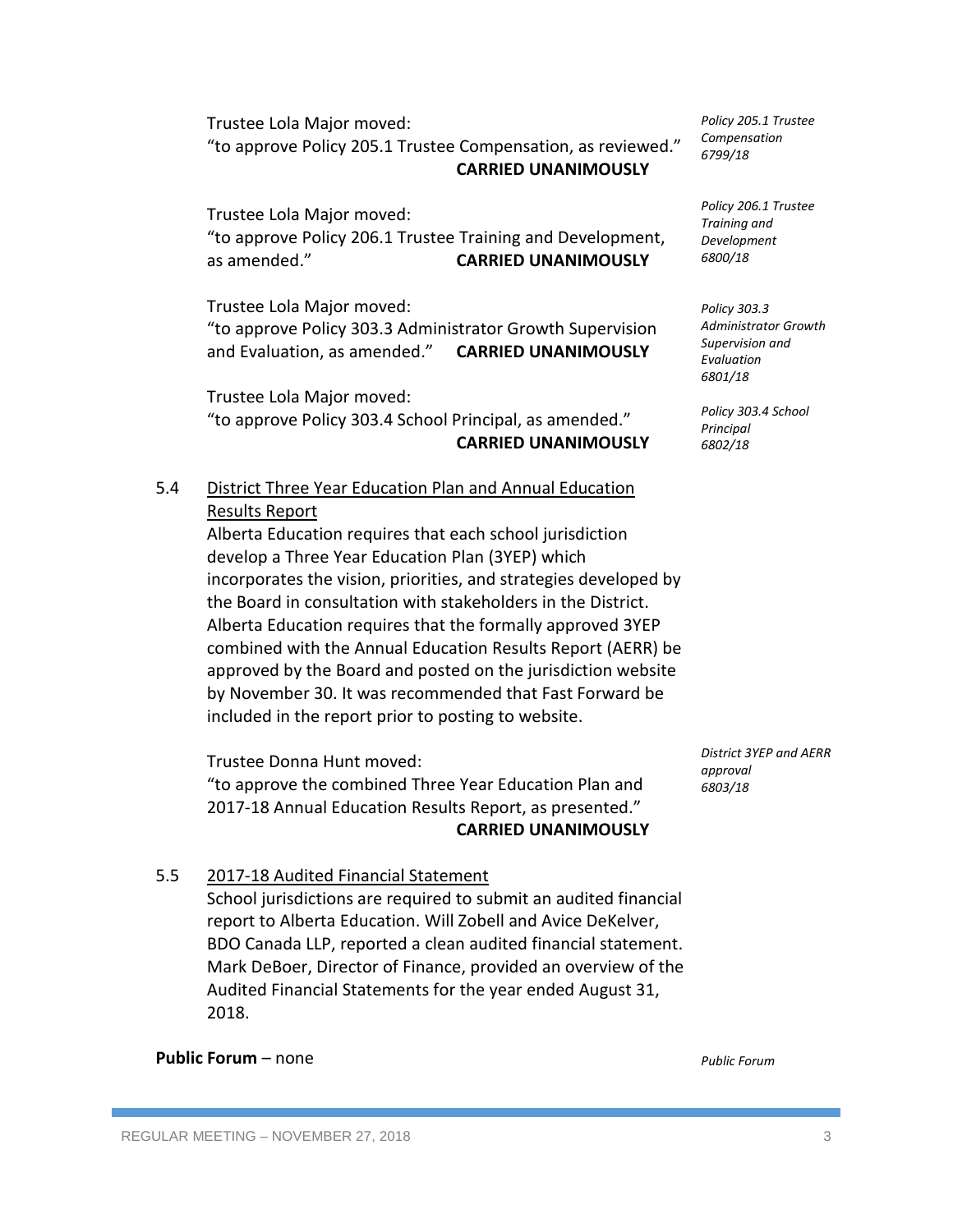Trustee Donna Hunt moved: "to approve the Audited Financial Statements for the 2017-18 fiscal year." **CARRIED UNANIMOUSLY**

5.6 2018-19 Budget Update Director of Finance Mark DeBoer presented the 2018-19 Budget Update.

> Trustee Donna Hunt moved: "to approve the Budget Update for the 2018-2019 fiscal year." **CARRIED UNANIMOUSLY**

5.7 Trustee Remuneration

Trustee Donna Hunt moved: "that due to recent changes in income tax regulations effective January 1, 2019, as applied to Trustees, Lethbridge School District No. 51 Board of Trustees increase their honorarium, including per diem rates, to reflect a hold harmless position in after tax dollars." In Favour: Tyler Demers, Donna Hunt and Jan Foster

Opposed: Christine Light, Doug James, Lola Major, Clark Bosch **DEFEATED**

## 6. District Highlights

- Lola will attend the ceremony where Bill Baum and Craig Findlay will receive a Blackfoot name.
- Tyler was a bingo caller at Lakeview's Turkey Bingo.
- Doug attended Remembrance Day at General Stewart, breakfast at Immanuel Christian Secondary School, presenter at Chinook (Orlando Bowen) with Bruce Carbert doing an excellent ice breaker.
- Donna attended Remembrance Day at Westminster where a choir performed beautifully, enjoyed the ASBA FGM meeting in Edmonton.
- Christine Light attended the Lakeview Alberta Opera event, Administrators' Committee banquet went well last week.
- Clark mentioned the WCHS production, Chinook's dance production, and Remembrance Day ceremonies.

#### 7. Information Items

- 7.1 Board Chair Report
	- 7.1.1 Breakfast with the Board All staff at Chinook High School have been invited to *Breakfast with the Board*

*District Highlights*

*Information Items*

*2018-19 Budget Update 6805/18*

*Trustee Remuneration*

*6806/18*

*2017-18 Audited Financial Statement 6804/18*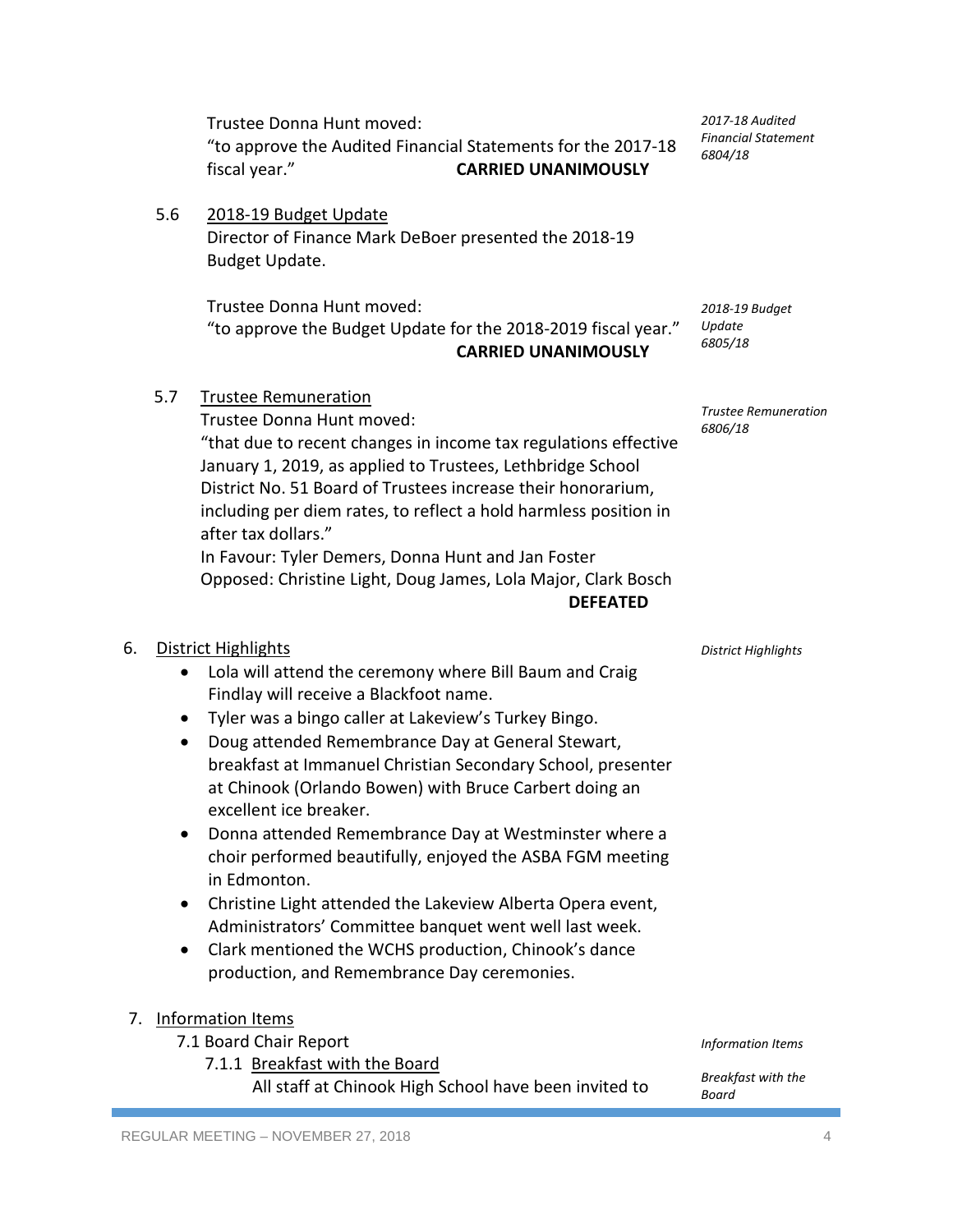attend Breakfast with the Board on Wednesday, December 5, 2018 followed by a tour of the school by Principal Kevin Wood.

|     |       | 7.2 Associate Superintendent Reports                                                                                                                                                                                       | Associate                                            |
|-----|-------|----------------------------------------------------------------------------------------------------------------------------------------------------------------------------------------------------------------------------|------------------------------------------------------|
|     | 7.2.1 | <b>Business Affairs</b><br>Associate Superintendent Christine Lee provided a<br>written Business Affairs report.                                                                                                           | Superintendent<br>Reports<br><b>Business Affairs</b> |
|     | 7.2.2 | <b>Human Resources</b><br>Associate Superintendent Rik Jesse provided a written<br>Human Resources report including enrolment.                                                                                             | <b>Human Resources</b>                               |
|     | 7.2.3 | <b>Instructional Services</b><br>Associate Superintendent Morag Asquith provided a<br>written Instructional Services report.                                                                                               | <b>Instructional Services</b>                        |
| 7.3 | 7.3.1 | <b>Superintendent Reports</b><br><b>Board Priorities Report</b><br>2018-19 District Priorities report of actions was shared.<br>New curriculum is a huge focus.                                                            | Superintendent Report<br><b>Board Priorities</b>     |
|     | 7.3.2 | <b>Acknowledgements of Excellence</b><br>Student and staff acknowledgements of excellence were<br>shared with the Board. Board members were<br>encouraged to congratulate the staff and students when<br>visiting schools. | Acknowledgements of<br>Excellence                    |
|     | 7.3.3 | 2018 Christmas Season Schedule<br>The 2018 Christmas Season celebrations schedule was<br>shared.                                                                                                                           | 2018 Christmas<br>Season Schedule                    |
|     | 7.3.4 | <b>Snacks with the Superintendents</b><br>Staff at École Nicholas Sheran School have been invited<br>to attend the Snacks with the Superintendent on<br>Wednesday, December 5, 2018.                                       | Snacks with the<br>Superintendents                   |
|     | 7.3.8 | <b>Calendar of Events</b><br>The Calendar of Events was reviewed for the period<br>December 3, 2018 to January 24, 2019.                                                                                                   | Calendar of Events                                   |

8. Reports

*Reports*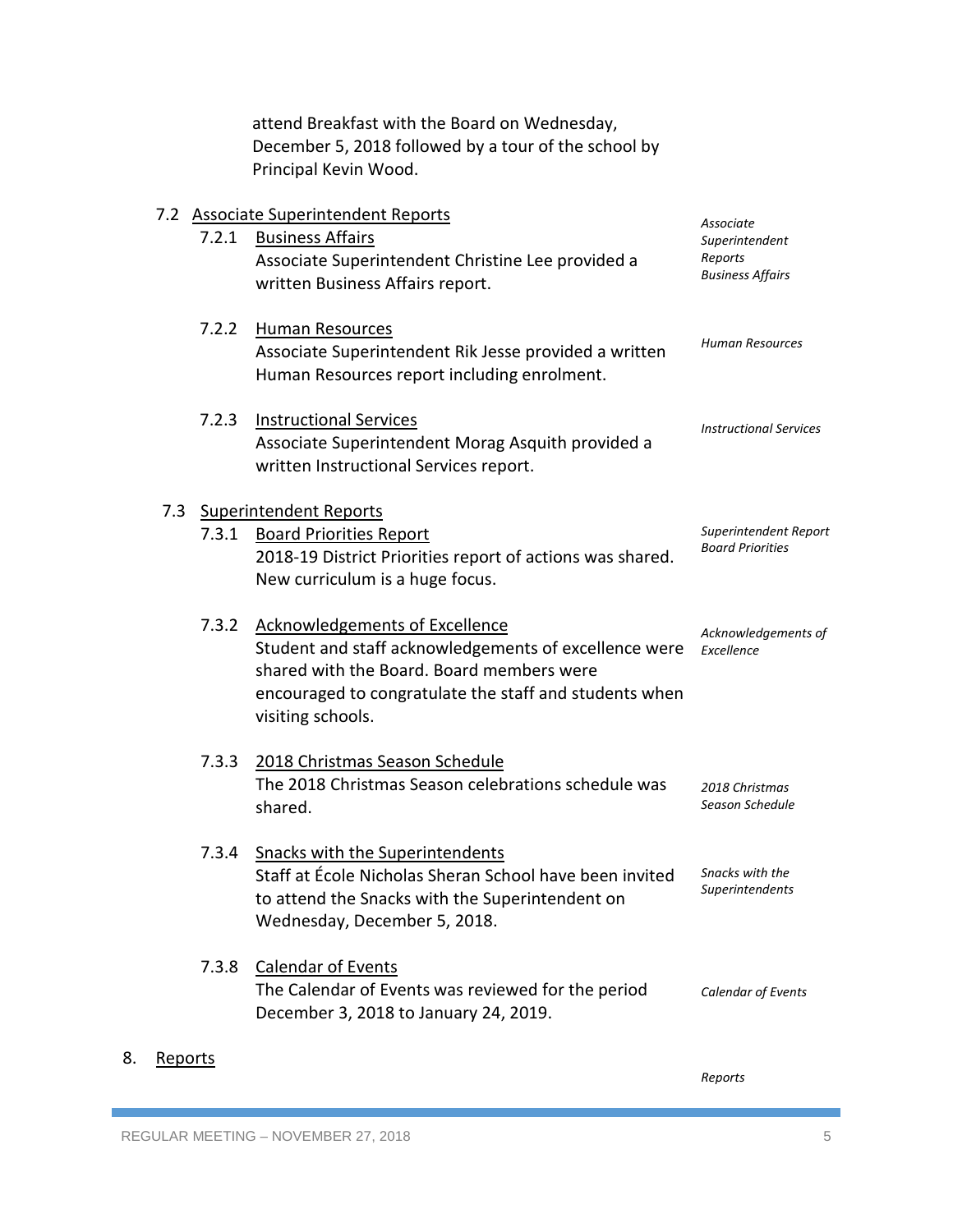| 8.1                       | Policy Advisory Committee - October 24, 2018<br>Trustee Lola Major provided a written report from the<br>Policy Advisory Committee meeting held October 24, 2018.                      | <b>Policy Advisory</b><br>Committee         |
|---------------------------|----------------------------------------------------------------------------------------------------------------------------------------------------------------------------------------|---------------------------------------------|
| 8.2                       | District School Council - November 5, 2018<br>Trustee Doug James provided a written report from the<br>District School Council meeting held November 5, 2018.                          | District School Council                     |
| 8.3                       | F.N.M.I. Advisory Committee - November 6, 2018<br>Trustee Doug James provided a written report from the<br>F.N.M.I Advisory Committee meeting held November 6,<br>2018.                | F.N.M.I. Advisory<br>Committee              |
| 8.4                       | Facilities Committee - November 6, 2018<br>Trustee Doug James provided a written report from the<br>Facilities Committee meeting held November 6, 2018.                                | <b>Facilities Committee</b>                 |
| 8.5                       | ATA Local Council - November 7, 2018<br>Trustee Donna Hunt provided a written report from the<br>ATA Local Council meeting held November 7, 2018.                                      | <b>ATA Local Council</b>                    |
| Trustee Jan Foster moved: |                                                                                                                                                                                        |                                             |
|                           | "to extend the Board meeting beyond 6:00 p.m."<br><b>CARRIED UNANIMOUSLY</b>                                                                                                           | <b>Meeting Extension</b><br>6807/18         |
| 8.6                       | Community Engagement Committee - November 13, 2018<br>Trustee Christine Light provided an oral report from the<br>Community Engagement Committee meeting held<br>November 13, 2018.    | Community<br>Engagement<br>Committee        |
| 8.7                       | A.S.B.A. Zone 6 General Meeting - November 14, 2018<br>Trustee Donna Hunt provided a written report from the<br>A.S.B.A. Zone 6 General Meeting held November 14, 2018.                | A.S.B.A. Zone 6<br><b>General Meeting</b>   |
| 8.8                       | Poverty Intervention Committee - November 19, 2018<br>Trustee Christine Light provided a written report from the<br>Poverty Intervention Committee meeting held November<br>19, 2018.  | Poverty Intervention<br>Committee           |
| 8.9                       | District Student Advisory Council - November 20, 2018<br>Trustee Doug James provided a written report from the<br>District Student Advisory Council meeting held November<br>20, 2018. | District Student<br><b>Advisory Council</b> |